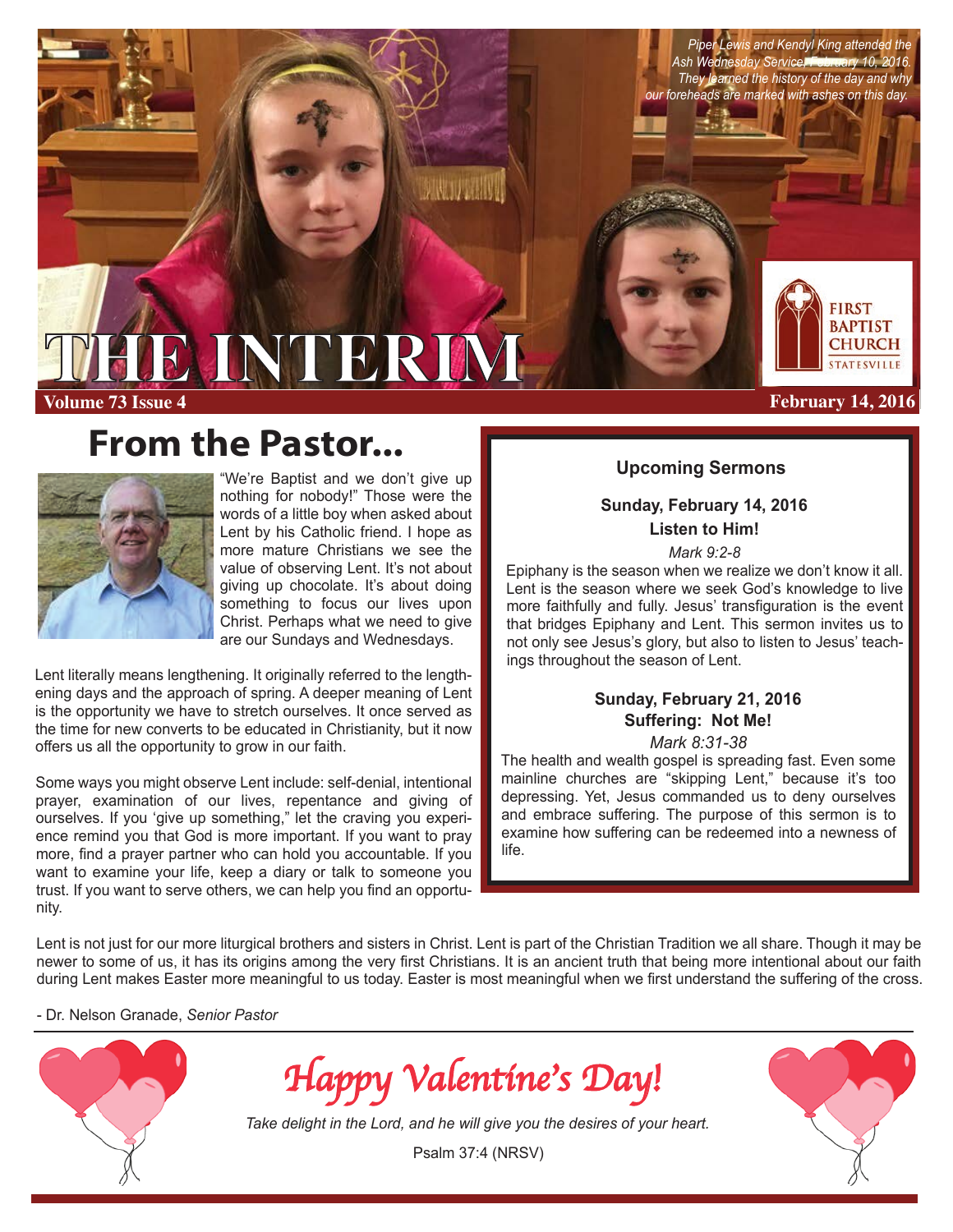### **Schedule**

|             | Sunday, February 14                                                    |
|-------------|------------------------------------------------------------------------|
| 8:30a.m.    | Early Worship - FLC                                                    |
| 9:45 a.m.   | Sunday School for All Ages                                             |
| 10:55 a.m.  | Worship in the Sanctuary                                               |
| 5:00 p.m.   | Venture Students                                                       |
| 5:15 p.m.   | <b>Belize Team Meeting</b>                                             |
|             | Monday, February 15                                                    |
| $9:00$ a.m. | Prayer in Sanctuary                                                    |
| 10:00 a.m.  | Sewing Group                                                           |
| 12:00 p.m.  | Line Dancers - Gym                                                     |
|             | Tuesday, February 16                                                   |
| 9:00 a.m.   | Yoga - FLC                                                             |
| 6:00 p.m.   | Precept Bible Study - Adams Hall                                       |
| 6:00 p.m.   | Yoga - FLC                                                             |
| 7:00 p.m.   | Men's Basketball - Gym                                                 |
|             | <b>Wednesday, February 17</b>                                          |
| $9:30$ a.m. | Precept Bible Study - Adams Hall                                       |
| 5:00 p.m.   | Family Night Meal - FLC                                                |
| 5:45 p.m.   | Adult Bible Study - FLC                                                |
| 5:45 p.m.   | Activities for Children & Students                                     |
|             | 7:00 p.m. Sanctuary Choir - Choir Room<br>Thursday, February 18        |
|             | 9:00 a.m. Yoga - FLC                                                   |
|             | 11:00 a.m. Senior Adult Luncheon - FLC                                 |
|             | 1:00 p.m. Clothes Closet                                               |
|             | Friday, February 19                                                    |
| 12:00 p.m.  | Line Dancers - Gym                                                     |
|             | <b>Sunday, February 21</b>                                             |
| 8:30a.m.    | Early Worship - FLC                                                    |
| $9:45$ a.m. | Sunday School for All Ages                                             |
| 10:55 a.m.  | Worship in Sanctuary                                                   |
| 5:00 p.m.   | <b>Venture Students</b>                                                |
| 5:15 p.m.   | <b>Belize Team Meeting</b>                                             |
|             | Monday, February 22                                                    |
| 9:00 a.m.   | Prayer in Sanctuary                                                    |
|             | 10:00 a.m. Sewing Group                                                |
|             | 12:00 p.m. Line Dancers - Gym                                          |
|             | <b>Tuesday, February 23</b>                                            |
| 9:00 a.m.   | Yoga - FLC                                                             |
| 6:00 p.m.   | Precept Bible Study - Adams Hall                                       |
| 6:00 p.m.   | Yoga - FLC                                                             |
| 7:00 p.m.   | Men's Basketball - Gym                                                 |
|             | <b>Wednesday, February 24</b>                                          |
| $9:30$ a.m. | Precept Bible Study - Adams Hall                                       |
|             | 5:00 p.m. Family Night Meal - FLC                                      |
|             | 5:45 p.m. Adult Bible Study - FLC                                      |
|             | 5:45 p.m. Activities for Children & Students                           |
|             | 7:00 p.m. Sanctuary Choir - Choir Room                                 |
|             | Thursday, February 25                                                  |
| 9:00 a.m.   | Yoga                                                                   |
|             | 1:00 p.m. Clothes Closet                                               |
|             | Friday, February 26                                                    |
|             | 12:00 p.m. Line Dancers - Gym<br>6:00 p.m. 4th & 5th Grades Sleep Over |
|             |                                                                        |

## **Spiritual Statistics**

### **Weeks of January 31 & February 7, 2016**

| 1/31 |  |
|------|--|
|      |  |
|      |  |
|      |  |
|      |  |

### **Financial Statistics**

### **Weeks of January 31 & February 7, 2016**

**1/31**

|                                     |                                        | 1731      |            |
|-------------------------------------|----------------------------------------|-----------|------------|
|                                     | <b>Budget - Received</b>               | 19,161.50 | 17,024.64  |
|                                     | Alms                                   | 0.00      | 1,060.00   |
|                                     | Designated - Received                  | 2,248.00  | 671.00     |
| <b>TOTAL GIVING WEEK OF 1/31/16</b> |                                        |           | 21,409.50  |
|                                     | <b>TOTAL GIVING WEEK OF 2/7/16</b>     |           | 18,845.64  |
|                                     | <b>Budget for 2015-2016</b>            |           | 893,174.00 |
|                                     | Weekly Budget Needed                   |           | 17,176.42  |
|                                     | <b>Budget Needs To Date</b>            |           | 326,352.04 |
|                                     | <b>Budget Given to Date</b>            |           | 353,884.49 |
|                                     | <b>Budget Ahead</b>                    |           | 27,532.45  |
|                                     | Designated Funds Received-Year to Date |           | 44,136.43  |
|                                     | Alms Received-Year to Date             |           | 3,776.50   |
|                                     | Total Giving-Year to Date              |           | 409,282.42 |
|                                     | <b>Sound System Fund</b>               |           | 7,485.00   |
|                                     |                                        |           |            |

### **Inclement Weather Policy**

Our church follows the Iredell-Statesville Schools policy for closings due to inclement weather. If the schools are closed, the church office is closed and all church activities for that day are canceled. You may check the church closing status

by calling the church office and checking the recording (704-873-7231), checking our website (www.statesvillefbc.org), and checking the following TV stations (WBTV, Charlotte; WSOC-TV, Charlotte; WCNC-TV, Charlotte).

### **Church Staff Directory**

OFFICE HOURS: 9:00 AM - 5:00 PM Mon - Thur Tel: 704-873-7231 **THE INTERIM (USPS 581-800)** Published Every Two Weeks by First Baptist Church, 815 Davie Avenue,

Periodicals postage paid at Statesville, NC 28677

POSTMASTER: send address changes to: THE INTERIM First Baptist Church, 815 Davie Ave., Statesville, NC 28677-5310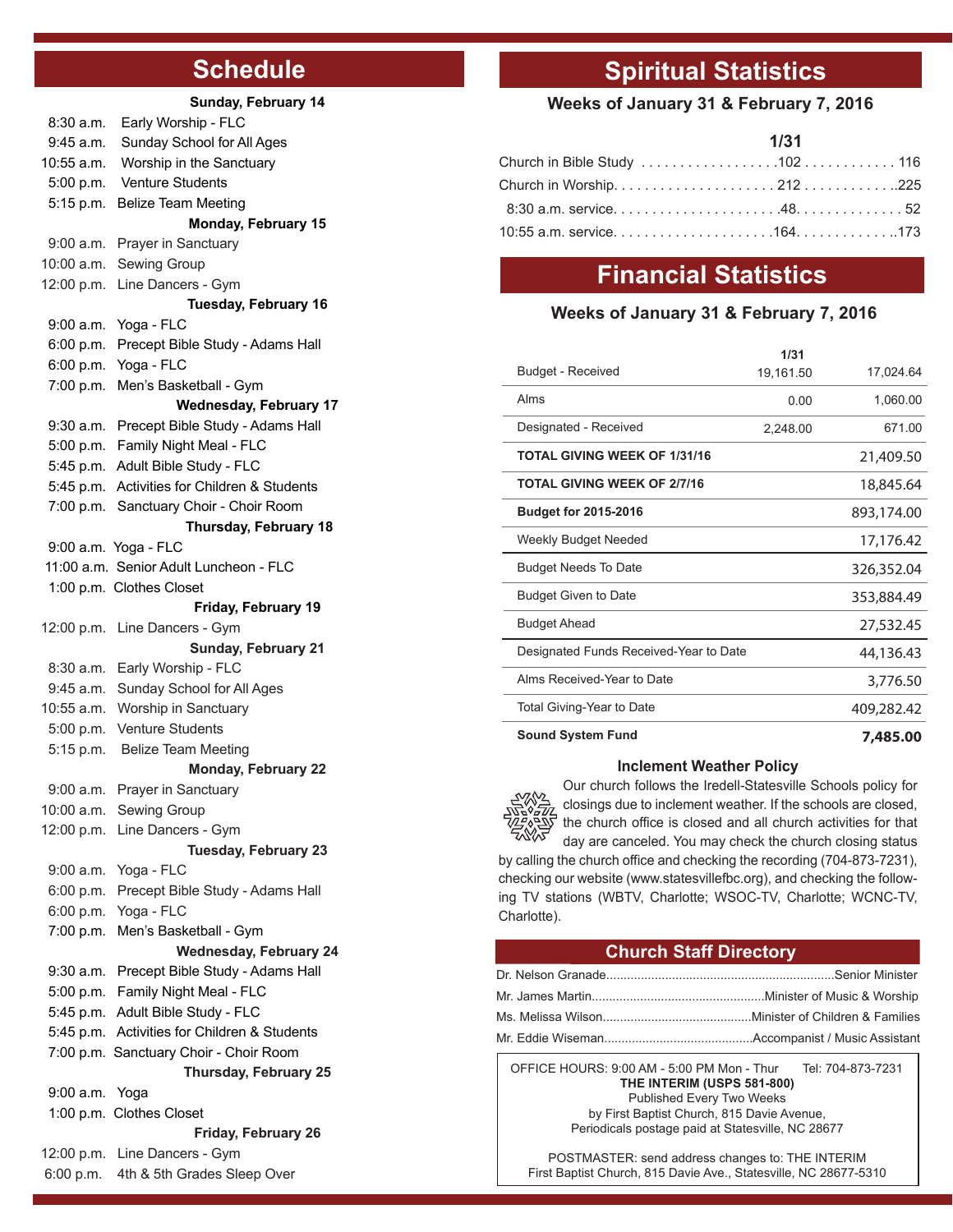# **The Gift of Prayer**

Thank You, Father, for the precious gift of Prayer! You give us the gift. You wait expectantly as we unwrap it and begin falteringly to use it—learning bit by bit the joy of communicating with the God of the universe. You wait even more patiently as we discover the listening side of Prayer—there is so much You want to tell us, so many secrets You long to share. I can only imagine how elated You must be when we begin to pray Your Word back to You. ("They're finally getting it!") And finally, as Your desires become our desires and our only goal is to partner with You in the orchestration of the events of our lives and circumstances, I see You celebrating with all the saints and angels around Your throne. Now! Your will is being accomplished on earth as it is in heaven.

The "Amen" to this prayer will be when we all, in one accord, seek God together for His will for our lives and for His Church.

His servant and your friend, Ginny Stikeleather

# **Minister of Students Search Team Formed**

Because we recognize the importance of a strong youth ministry, our deacons appointing a Minister of Students Search Team. The congregation voted and approved this team at a called church conference Wednesday, February 10. Members of the team include:

> Jason Allen Chris Simon Buzz Holshouser and Jim Van Zee<br>Nancy Deal Nancy Deal Debi Martin

Starting this as a part-time position will allow us to begin our search immediately, while staying within our current means. We hope to expand the position as our church and youth ministry grow. We especially appreciate James Martin who has helped maintain and strengthen our youth ministry and will continue to do so until a more permanent Student Minister is called.

# **A Brief History of the Lenten Season**

The origin of Lent lies in two directions: the fast which preceded the Pascha (pas-ka), and the period of preparation prescribed for candidates of baptism.

Originally Good Friday and Easter Day were observed as a single festival of the Crucifixion and Resurrection of our Lord, and from very early times this probably included a fast which kept before the commemoration of the Resurrection, but it certainly did not last nearly as long as the present forty days of Lent. The period before Easter was the time when converts from paganism were instructed in the Christian religion and prepared for baptism.

The actual duration of the Lenten Fast varied in different churches. Some made last three weeks, some six, some seven; some omitted Saturdays as well as Sundays from the days the observed. With the passage of time this season also became a time when who had lapsed in their faith were restored to the community of believers.

Gradually the whole Church developed the practice of putting itself to penance during Lent, and this was symbolized by the ceremonial use of ashes with a solemn penitential service in the churches. To stew ashes upon the head was in Old Testament times a sign of grief and mourning. It was an early custom for penitents under excommunication to sprinkle ashes upon their heads and stand at the door of a church to beseech the prayers of those who were entering, that they might be absolved and readmitted to Communion.

### **Ash Wednesday - February 10, 2016**

Ash Wednesday, the beginning of Lent, is 40 days (not counting Sundays) before Easter. As the ceremony of the reconciliation of penitents fell into disuse, the practice arose of marking the heads of all the faithful with an ashen cross as a visible symbol of the penitential season which began on this day. Thus Ash Wednesday served to call the entire Christian community to repentance and preparation for the journey toward the cross and Resurrection.

In the rite for Ash Wednesday ashes, made by burning the palm leaves which had been blessed on the Palm Sunday of the year before, are placed upon the alter blessed, and sprinkled with holy water and censed. The congregation then kneel at the alter rails and the priest touches their forehead with a portion of the ash, saying "*Remember O man, thou art dust, and unto dust though shalt return*."



- Dr. Larry Gregg, *Interim Minister of Christian Education*